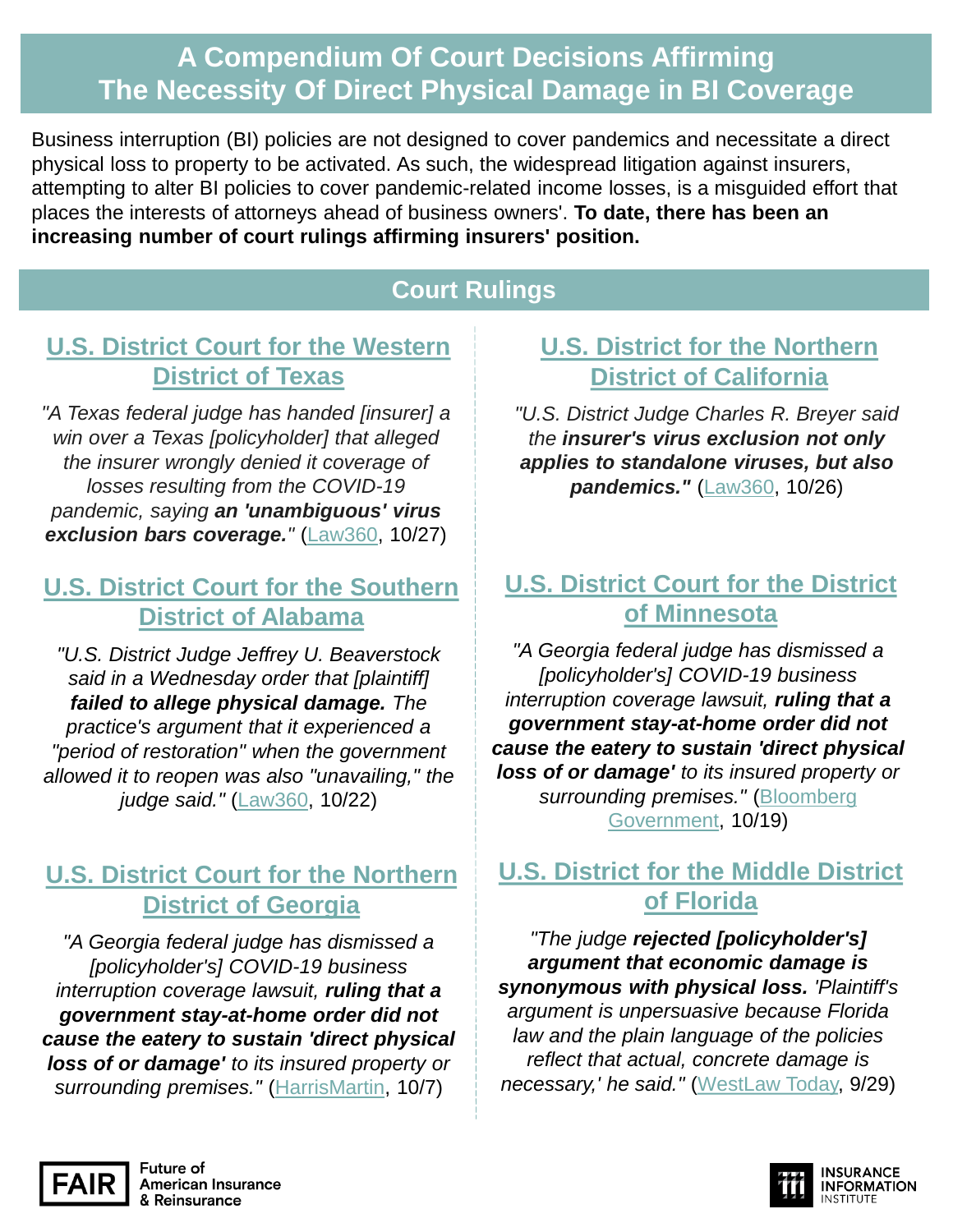**Court Rulings (Continued)**

#### **[U.S. District Court for the Northern](https://www.businessinsurance.com/article/20200923/NEWS06/912336785/Court-rules-virus-exclusion-bars-COVID-19-cover-for-waxing-salon-Franklin-EWC-In) District of California**

*"U.S. Magistrate Judge Jacqueline Scott Corley of the Northern District of California noted that the business owners policy for Fresno, California-based waxing salon Franklin EWC Inc. contained an exclusion for virus-related losses."* (Business [Insurance, 9/23\)](https://www.businessinsurance.com/article/20200923/NEWS06/912336785/Court-rules-virus-exclusion-bars-COVID-19-cover-for-waxing-salon-Franklin-EWC-In)

#### **[U.S. District Court for the Northern](https://fairinsure.org/two-more-courts-rule-covid-19-did-not-cause-direct-physical-loss/)  District of California**

*"Judge Tigar wrote that because the government shutdown orders were preventative in nature — seeking to prevent the spread of the virus — that lends credence to [insurer's] argument that they were not issued in response to physical*  **loss or damage.**" [\(Law360,](https://www.law360.com/articles/1310019/sf-retailer-can-t-get-covid-19-income-loss-coverage) 9/14)

## **[U.S. District Court for the Southern](https://fairinsure.org/two-more-courts-rule-covid-19-did-not-cause-direct-physical-loss/) District of California**

*"Most courts have rejected these claims, finding that the government orders did not constitute direct physical loss or damage to property,' Judge Bencivengo said in a ruling for [insurer]."* ([Business Insurance](https://www.businessinsurance.com/article/20200914/NEWS06/912336603/Zurich-unit-wins-COVID-19-business-interruption-dispute-with-barbershops-coronav), 9/14)

#### **[U.S. District Court for the Middle](https://fairinsure.org/another-court-rules-in-favor-of-upholding-business-interruption-insurance-contracts/)  District of Florida**

*"Because [the plaintiff's] damages resulted from COVID-19, which is clearly a virus, neither the Governor's executive order narrowing dental services to only emergency procedures nor the disinfection of the dental office of the virus is a 'Covered Cause of Loss' under the plain language of the policy's exclusion,' the ruling states."* [\(Business Insider,](https://www.businessinsurance.com/article/20200903/NEWS06/912336459/Virus-exclusion-holds-up-in-COVID-19-coverage-case-Mauricio-Martinez-v-Allied-I) 9/3)

## **[U.S. District Court for the Eastern](https://fairinsure.org/another-court-agrees-business-interruption-insurance-does-not-cover-pandemic-related-losses/)  District of Michigan**

*"The policy only covers lost income in the event of physical damage to a property, and even if that were not the case, the virus exclusion in the policy would bar pandemic-related coverage, the judge ruled. The ruling adds to the growing list of insurer wins on the issue of business interruption coverage for coronavirus-related losses."*  [\(Business Insider,](https://www.businessinsurance.com/article/20200904/NEWS06/912336481/Insurer-wins-COVID-19-ruling-as-judge-parses-policy-wordings) 9/4)

#### **[U.S. District Court for the Central](https://fairinsure.org/los-angeles-restaurant-not-entitled-to-bi-coverage-california-federal-judge-rules/)  District of California**

*"'An insured cannot recover by attempting to artfully plead impairment to economically valuable use of property as physical loss or damage to property,' Wilson said, adding that [the plaintiff] has only plausibly alleged that inperson dining restrictions interfered with the use or value of its property — 'not that the restrictions caused direct physical loss or damage.'"* ([Law360](https://www.law360.com/articles/1305697/travelers-defeats-la-eatery-s-bid-for-covid-19-coverage), 8/28)



Future of **American Insurance** & Reinsurance